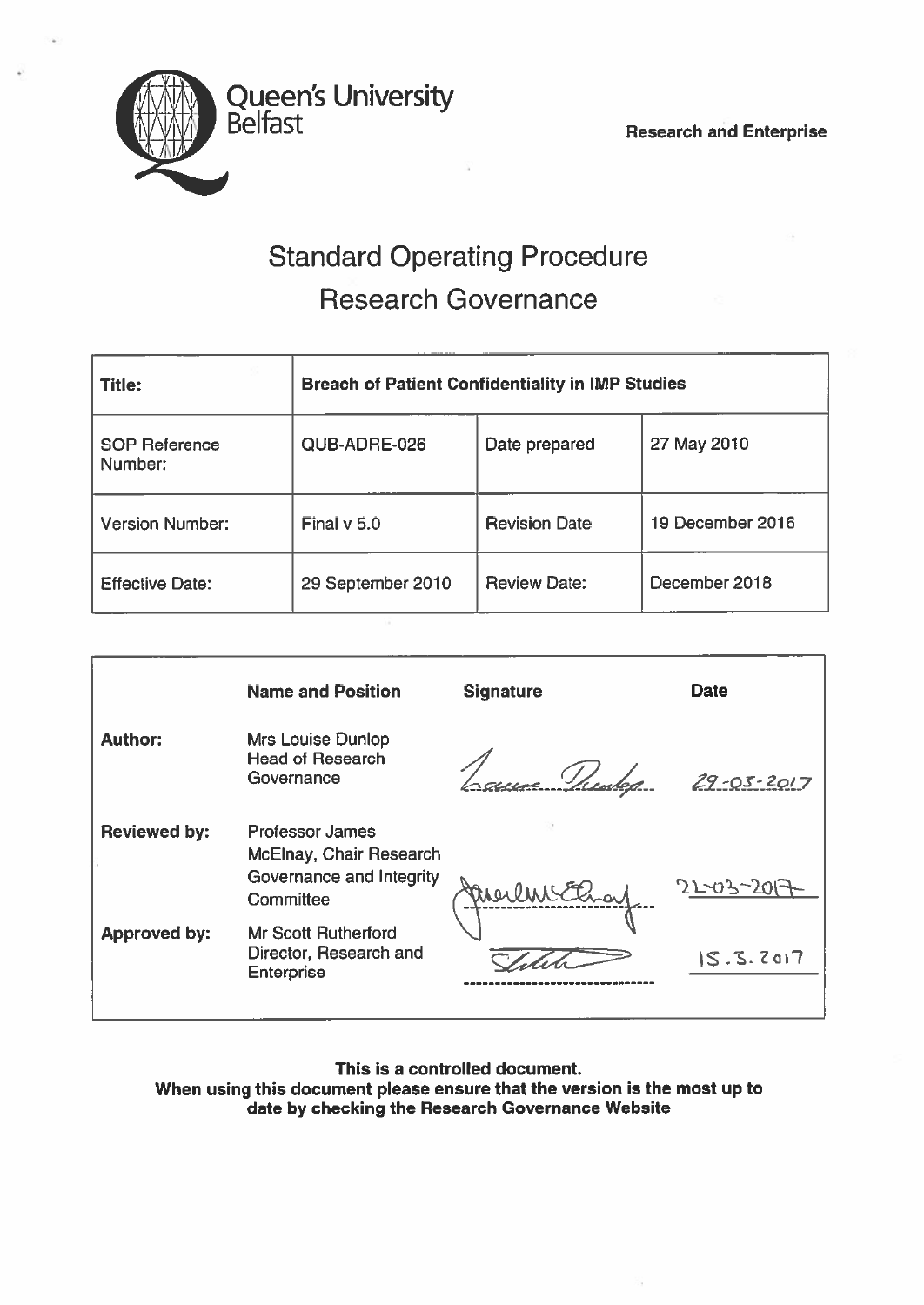## Do Not Copy

i.

 $\tilde{\omega}$ 

# Revision Log

| <b>Previous Version</b> | Date of             | Reason for             | <b>New Version Number</b> |
|-------------------------|---------------------|------------------------|---------------------------|
| number                  | Review/Modification | Review/Modification    |                           |
| Final v 1.0             | 20/10/11            | <b>Annual Review</b>   | Final $v$ 2.0             |
| Final $v$ 2.0           | 21/08/2012          | <b>Periodic Review</b> | Final v 3.0               |
| Final $v$ 3.0           | 06/10/2014          | <b>Periodic Review</b> | Final $v$ 4.0             |
| Final $v$ 4.0           | 19/12/2016          | <b>Periodic Review</b> | Final v 5.0               |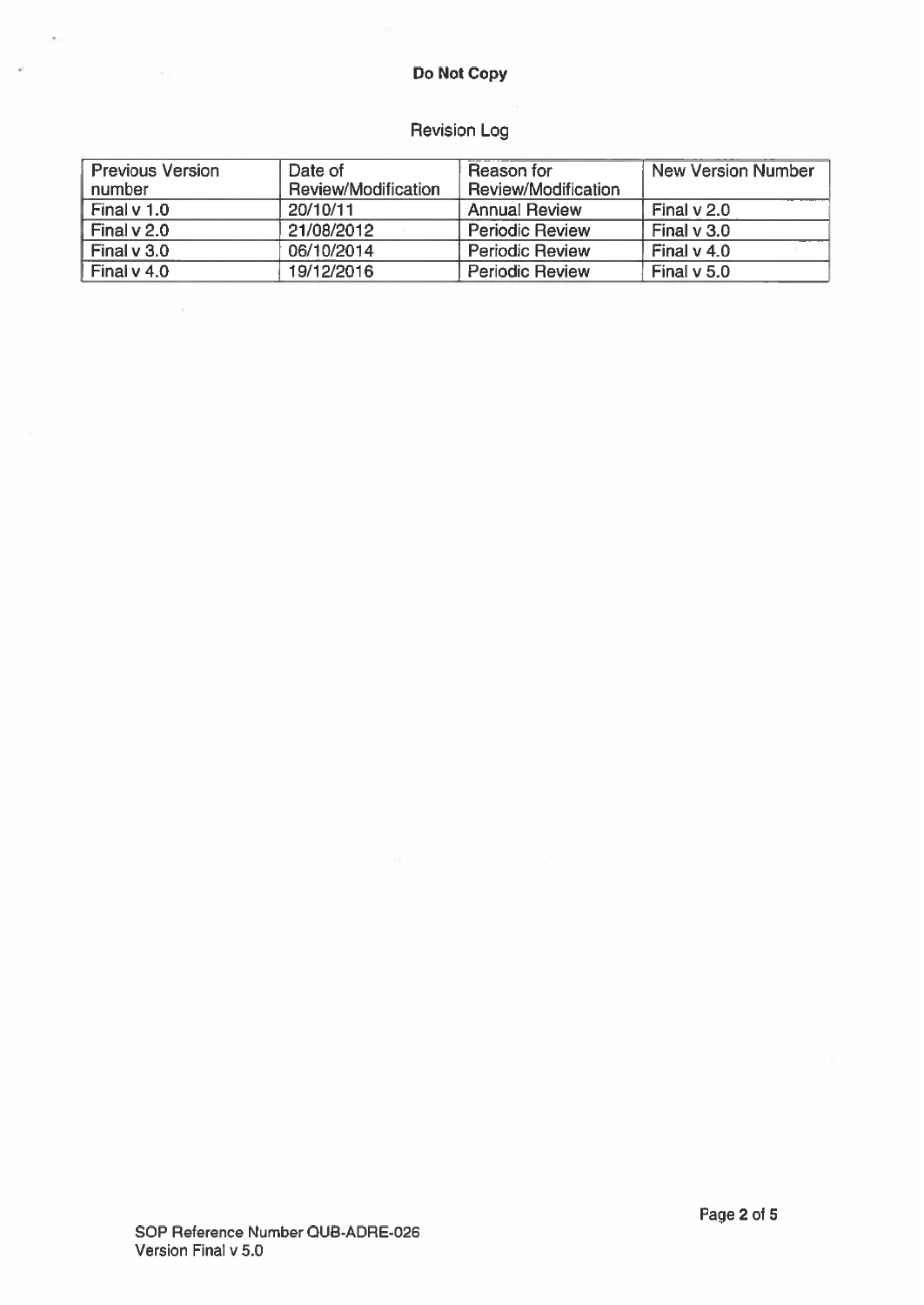## 1. Purpose

This Standard Operating Procedure (SOP) provides guidance to researchers, especially those in laboratory facilities, in the event of patient identifiable information being received on University premises.

## 2. Introduction

The Medicines for Human Use (Clinical Trials) Regulations 2004, incorporating Good Clinical Practice, states that "All Clinical Information shall be recorded, handled and stored in such <sup>a</sup> way that it can be accurately reported, interpreted and verified, while the confidentiality of records of the trial subjects remains protected" (Schedule 1, Part 2, 9) and that "the rights of each patient to physical and mental integrity, to privacy and to the protection of data concerning him in accordance with the Data Protection Act 1998 are safeguarded" (Schedule 1, Part 2, 13).

Unfortunately, by the very nature of clinical trial work episodes occur whereby patient information is inadvertently passed onto University premises.

All samples and documentation received onto University premises should contain an anonymised study identification code and not personal information, unless the study information sheet and consent form explicitly state that the information may be on University premises.

## 3. Scope

This SOP applies to all studies using Investigational Medicinal Products (IMP) recruiting patients from Health and Social Care Trusts.

## 4. Responsibilities

## 4.1 Chief Investigator/Site Principal Investigator (P1)

The Chief Investigator (CI)/Site Principal Investigator (SPI) must ensure that all those involved in the research study understand that it is <sup>a</sup> legislative breach to have patient identifiable information on University premises, without the explicit and informed consent of the patient. In the event of <sup>a</sup> confidentiality breach, the CI/SPI must contact the source of the patient information highlighting the issue and determining appropriate corrective actions to preven<sup>t</sup> <sup>a</sup> repeated incident.

## 4.2 Investigator/Laboratory Technician

All those involved in <sup>a</sup> research study have the responsibility to preserve patient confidentiality. In the event of documentation and/or clinical specimens being received into the University containing patient identifiable information corrective action must be taken and the CI/SPI informed.

## 5. Procedure

5.1 The individual who receives the document or sample with patient identifiable information must repor<sup>t</sup> the incident immediately to the CI/SPI and the person sending the samples. Detail the information that has been received into the University and obtain an anonymised study identification code for the particular research subject. In the event that the study co-ordinator is not available assign <sup>a</sup> unique identification code.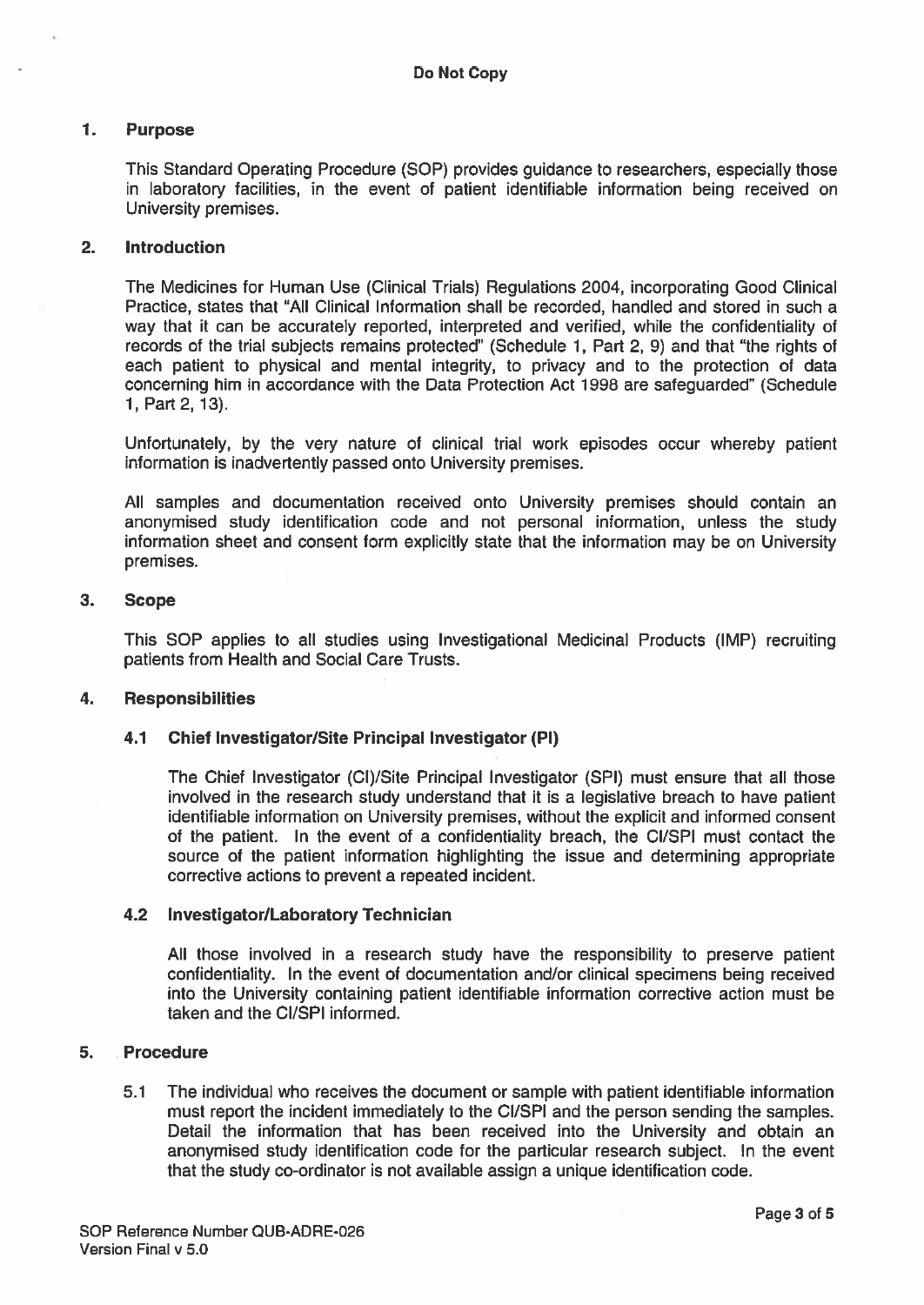## Do Not Copy

- 5.2 Record the patient details and any assigned study codes carefully on the "breach of confidentiality" form, attached as Appendix <sup>1</sup> and retain securely until collected by the study co-ordinator. The form must be retained in the Trial Master File.
- 5.3 In event of <sup>a</sup> document being received with patient identifiers on it, these should be redacted by blanking out the patient details and <sup>p</sup>hotocopying of the page. Once the photocopy is checked for completeness, the original document must be shredded and disposed of in confidential waste.
- 5.4 In the event of <sup>a</sup> specimen being received, the specimen container must be re-labelled with the allocated anonymised study identification code. Care must be taken to obliterate the patients' details.
- 5.5 In the event that the receiver has had to assign their own unique number to documentation or <sup>a</sup> specimen, ensure that once the correct study number has been obtained that everything is updated.
- 5.6 Process the documentation and/or sample as required by the study protocol and repor<sup>t</sup> the incident to the Chief Investigator.

## 6. References

Medicines for Human Use (Clinical Trials) Regulations 2004 (last accessed December 2016) http://www.legislation.gov.uk/uksi/2004/1031/contents/made Centre for Public Health. Incident Reporting Protocol

## 7. Appendix

Appendix 1 — Breach of Confidentiality Form.